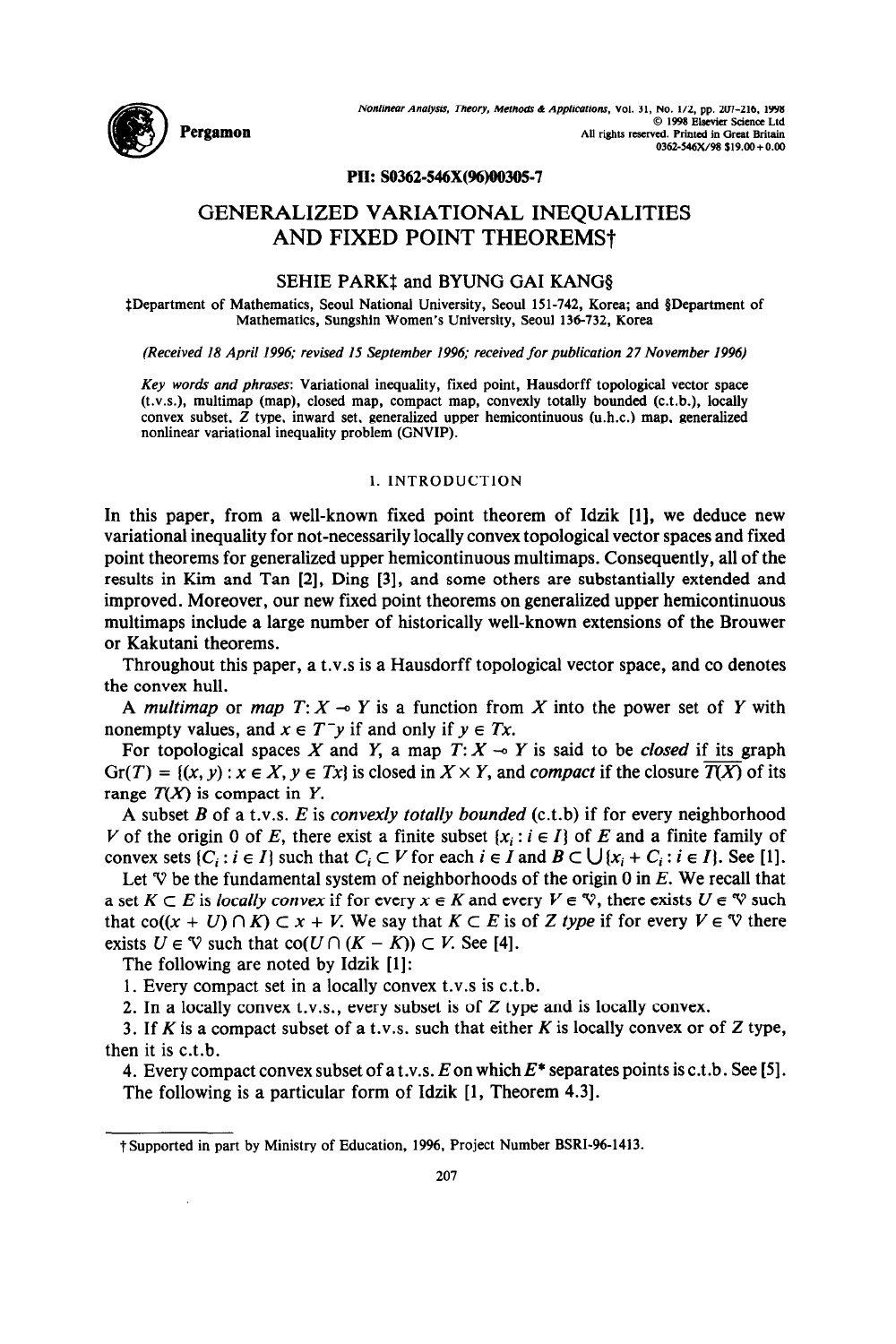**THEOREM 0.** Let X be a nonempty convex subset of a t.v.s. E and  $T: X \rightarrow X$  a closed map with convex values. If  $\overline{T(X)}$  is a compact and c.t.b. subset of X, then T has a fixed point  $x_0 \in X$ ; that is,  $x_0 \in Tx_0$ .

In view of the above remarks 1-4, Theorem 0 contains a lot of known results.

## **2. VARIATIONAL INEQUALITIES**

From Theorem 0 we deduce a fixed point theorem which is a basis of our variational inequalities.

**THEOREM 1.** Let X be a convex subset of a t.v.s.  $E$ ,  $K$  a nonempty compact subset of  $X$ , and  $T: X \rightarrow K$  a map such that

(1.1) for each  $x \in X$ , *Tx* is convex; and

 $(1.2)$  {Int  $T^{-}y$ <sub>y<sub>EK</sub> covers X.</sub>

If  $T(X)$  is a c.t.b. subset of X, then T has a fixed point.

*Proof.* Note that co *K* is  $\sigma$ -compact (see [6]) and hence Lindelöf. Since *E* is regular, co *K* is paracompact. Therefore,  $T|_{\text{co }K}$  has a continuous selection s: co  $K \to \overline{T(X)} \subset$  $K \subset \text{co } K$  [7, Théorème 2.1]. Therefore, by Theorem 0, s has a fixed point. This completes our proof.  $\blacksquare$ 

Theorem 1 is due to Ben-El-Mechaiekh et *al.* [7, Theoreme 3.21 whenever *E* is locally convex. Ben-El-Mechaiekh [8] raised a question whether the local convexity can be eliminated. See [9]. Recently, Kim and Tan [2], Zhang [lo], Chang and Zhang [l l] used Theorem 1 for a locally convex t.v.s. to obtain a type of variational inequalities.

From Theorem 1 we deduce the following abstract variational inequality.

**THEOREM** 2. Let X be a convex subset of a t.v.s., p,  $q: X \times X \rightarrow \mathbb{R}$  functions, and K a nonempty compact c.t.b. subset of  $X$ . Suppose that

(2.1)  $p(x, y) \leq q(x, y)$  for all  $(x, y) \in X \times X$  and  $q(x, x) \leq 0$  for all  $x \in K$ ;

(2.2) for each  $y \in K$ ,  $(x \in X : p(x, y) > 0$  is open in X;

(2.3) for each  $x \in X$ ,  $\{y \in K : q(x, y) > 0\}$  is convex; and

(2.4)  $p(x, y) \le 0$  for all  $x \in X$  and  $y \in X \backslash K$ .

Then there exists an  $x_0 \in X$  such that

$$
p(x_0, y) \le 0 \qquad \text{for all } y \in X.
$$

*Proof.* Suppose that for each  $x \in X$ , there exists a  $y \in K$  such that  $p(x, y) > 0$  and hence  $q(x, y) > 0$  by (2.1). Define S,  $T: X \rightarrow K$  by

$$
Sx = \{ y \in K : p(x, y) > 0 \},
$$
  

$$
Tx = \{ y \in K : q(x, y) > 0 \}
$$

for each  $x \in X$ . Then

(1) for each  $x \in X$ , *Tx* is convex by (2.3); and

(2) for each  $x \in X$ , there exists a  $y \in K$  such that  $y \in Sx$  or  $x \in S^{-}y = \{x \in X:$  $p(x, y) > 0$ . Since S<sup>-</sup>y is open in X by (2.2), we have

$$
x \in S^{-}y = \text{Int}_{X}\{x \in X : p(x, y) > 0\} \subset \text{Int}_{X}T^{-}y.
$$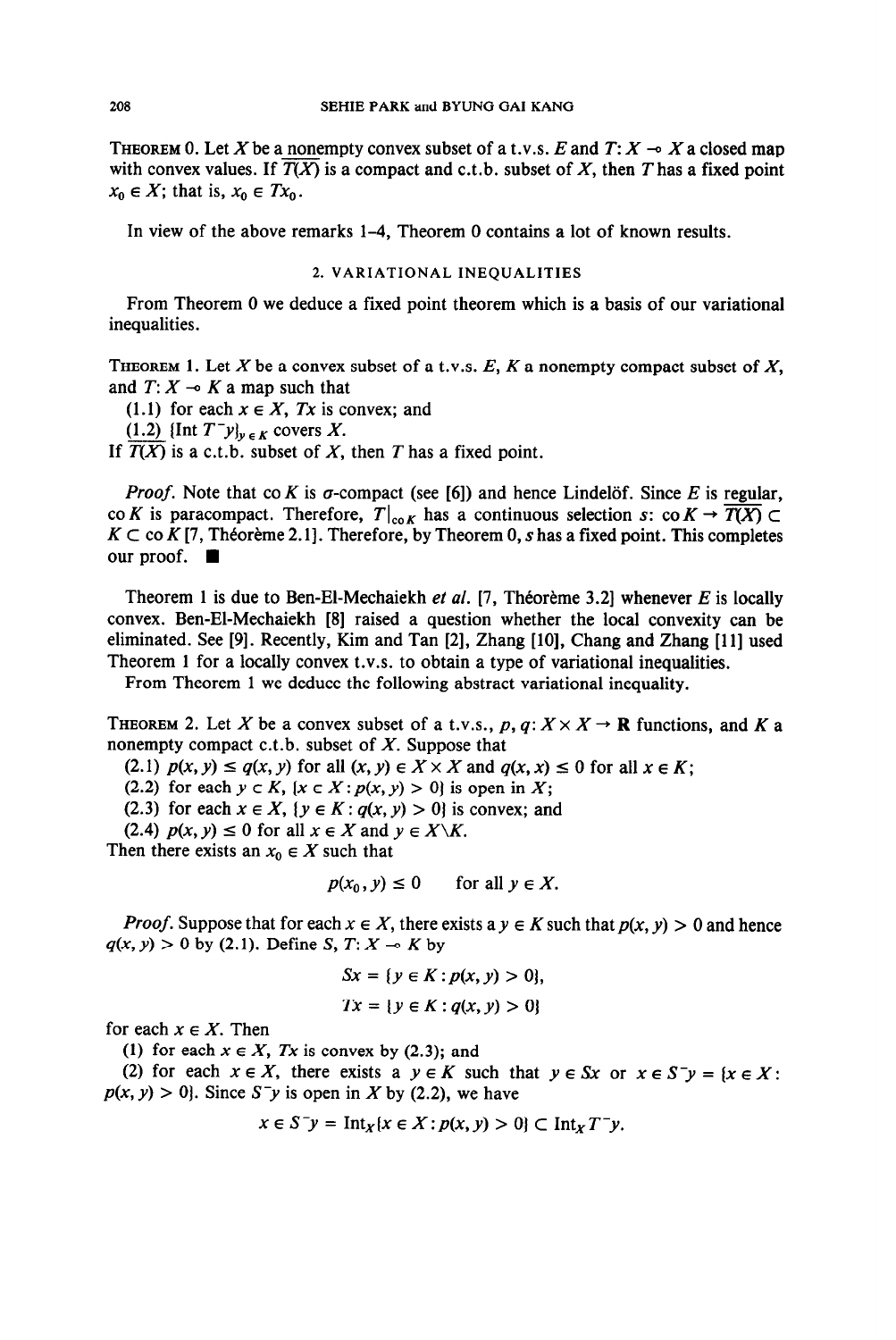Therefore, by Theorem 1, *T* has a fixed point  $\hat{x} \in X$ ; that is,  $\hat{x} \in T\hat{x}$ . Hence,  $\hat{x} \in K$  and  $q(\hat{x}, \hat{x}) > 0$ . This contradicts (2.1). Therefore, there exists an  $x_0 \in X$  such that

$$
p(x_0, y) \le 0 \qquad \text{for all } y \in K.
$$

However, this inequality holds for all  $y \in X$  because of (2.4). This completes our proof.  $\blacksquare$ 

Let  $\Phi$  be the real field **R** or the complex field **C**.

In order to obtain variational inequalities related to multimaps, we need the following simple consequence of the well-known classical result of Berge [12].

LEMMA 3. Let *E* be a t.v.s. over  $\Phi$ , *X* a nonempty subset of *E*, *F* a topological space, T:  $X \rightarrow F$  an u.s.c. map with compact values, and  $\langle , \rangle : F \times E \rightarrow \Phi$  a function such that for each  $y \in E$ ,  $(f, x) \mapsto \text{Re}\langle f, x - y \rangle$  is 1.s.c. on  $F \times X$ . Then for each  $y \in E$ , the function

$$
x \mapsto \inf_{f \in Tx} \text{Re}\langle f, x - y \rangle
$$

is l.s.c. on  $X$ .

Lemma 3 contains Shih and Tan [13, Lemma 2], Ding and Tan [14, Lemma 1], Kim and Tan [2, Lemmas 2 and 41, and Chang and Zhang [ 11, Lemma 31 as particular cases.

From Lemma 3 we deduce the following.

LEMMA 4. Let E be a t.v.s. over  $\Phi$ , F a vector space over  $\Phi$ , and  $\langle , \rangle: F \times E \to \Phi$  a bilinear function. Let X be a nonempty bounded subset of E such that, for each  $z \in F$ ,  $y \mapsto \langle z, y \rangle$ is continuous on X. Suppose that F has the  $\eta(F, E)$ -topology; that is, the topology of uniform convergence on bounded subsets of  $E$ , and  $T: X \rightarrow F$  is u.s.c. with compact values. Then for each  $y \in E$ , the function

$$
x \mapsto \inf_{f \in Tx} \text{Re}\langle f, x - y \rangle
$$

is l.s.c. on  $X$ .

*Proof.* Similarly as in Kum's paper [15, Lemma B], the pairing  $\langle , \rangle : F \times X \to \Phi$  is continuous. Therefore, by Lemma 3, we have the conclusion.

Note that if  $F = E^*$ , the topological dual of E, then  $y \mapsto \langle z, y \rangle$  is obviously continuous for each  $z \in E^*$ .

Particular forms of Lemma 4 have appeared in Browder [16, Lemma 1], Shih and Tan [17, Lemma 11, Kim and Tan [2, Lemma 21, and Chang and Zhang **[l 1,** Lemma 21 with proofs more lengthy than ours.

The following is the main result of this paper.

THEOREM 5. Let X be a bounded convex subset of a t.v.s.  $E$  over  $\Phi$ ,  $K$  a nonempty compact c.t.b. subset of X, F a vector space over  $\Phi$ ,  $\langle$ ,  $\rangle$ :  $F \times E \rightarrow \Phi$  a bilinear function such that *F* has the  $\eta(F, E)$ -topology and, for each  $z \in F$ ,  $y \mapsto \langle z, y \rangle$  is continuous on X,  $T: X \to F$  be an u.s.c. map with compact values, and  $\alpha: X \times X \to \mathbb{R}$  a function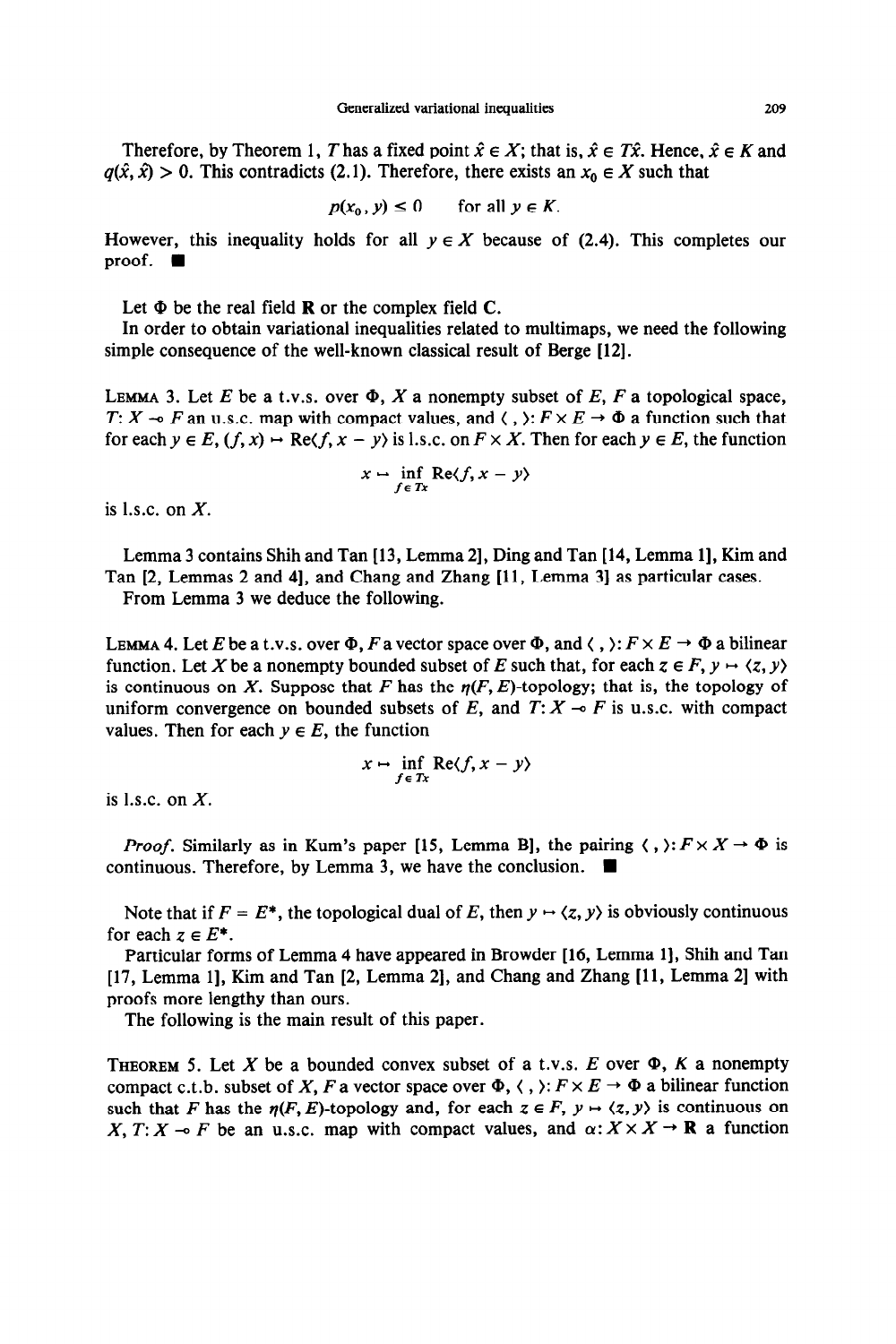such that

(5.1) for each  $x \in X$ ,  $\alpha(x, x) = 0$ ,  $\alpha(x, \cdot)$  is concave, and  $\alpha(\cdot, x)$  is I.s.c.; and (5.2) for each  $x \in X$  and  $y \in X \backslash K$ ,

$$
\inf_{f \in Tx} \text{Re}\langle f, x - y \rangle + \alpha(x, y) \le 0.
$$

Then there exists an  $x_0 \in X$  such that

$$
\inf_{f \in Tx_0} \text{Re}\langle f, x_0 - y \rangle + \alpha(x_0, y) \le 0 \quad \text{for all } y \in X.
$$

Moreover, the set of all solutions  $x_0$  is a closed subset of X. And if  $Tx_0$  is convex, then there exists an  $f_0 \in Tx_0$  such that

$$
\operatorname{Re}\langle f_0, x_0 - y \rangle + \alpha(x_0, y) \le 0 \quad \text{for all } y \in X.
$$

*Proof.* We use Theorem 2 with  $p = q$ . Let

$$
p(x, y) = \inf_{f \in Tx} \text{Re}\langle f, x - y \rangle + \alpha(x, y).
$$

Then we have the following:

(1)  $p(x, x) = 0$  by the property of  $\langle , \rangle$  and (5.1).

(2) For each  $y \in K$ ,  $\{x \in X : p(x, y) > 0\}$  is open in X since  $x \mapsto p(x, y)$  is 1.s.c. on X by Lemma 4 and  $(5.1)$ .

(3) For each  $x \in X$ ,  $\{y \in K : p(x, y) > 0\}$  is convex in *K*. In fact, for any  $y_1, y_2 \in K$ satisfying  $p(x, y_1) > 0$  and  $p(x, y_2) > 0$ , let  $y = ty_1 + (1 - t)y_2$  for some  $t \in (0, 1)$ . Then

$$
p(x, y) = \inf_{f \in Tx} \text{Re}\langle f, x - (ty_1 + (1 - t)y_2) \rangle + \alpha(x, ty_1 + (1 - t)y_2) \rangle
$$
  
\n
$$
\geq t \inf_{f \in Tx} \text{Re}\langle f, x - y_1 \rangle + (1 - t) \inf_{f \in Tx} \text{Re}\langle f, x - y_2 \rangle
$$
  
\n
$$
+ t\alpha(x, y_1) + (1 - t)\alpha(x, y_2) \rangle
$$
  
\n
$$
= tp(x, y_1) + (1 - t)p(x, y_2) > 0.
$$

Note that  $y \in K$  by (5.2).

(4) For each  $y \in X \backslash K$ ,  $p(x, y) \le 0$  for all  $x \in X$  by (5.2). Therefore by Theorem 2, there exists an  $x_0 \in X$  such that

$$
p(x_0, y) \le 0 \qquad \text{for all } y \in X.
$$

Moreover, the set of all solutions  $x_0$  is

$$
\bigcap_{y\,\in X}\,\{x\in X:p(x,y)\leq 0\},
$$

which is the intersection of nonempty closed sets by (2).

To prove the final assertion, suppose that  $Tx_0$  is convex and  $\alpha(x_0, \cdot)$  is linear on X. We define a function  $g: Tx_0 \times X \to \mathbf{R}$  by

$$
g(f, y) = \text{Re}\langle f, x_0 - y \rangle + \alpha(x_0, y)
$$

for  $(f, y) \in Tx_0 \times X$ . Then g is linear in  $f \in Tx_0$  and in  $y \in X$ . Note that for a given  $y \in X$ ,  $f \mapsto g(f, y)$  is continuous on F with the  $\eta(F, E)$ -topology. Therefore, by the Kneser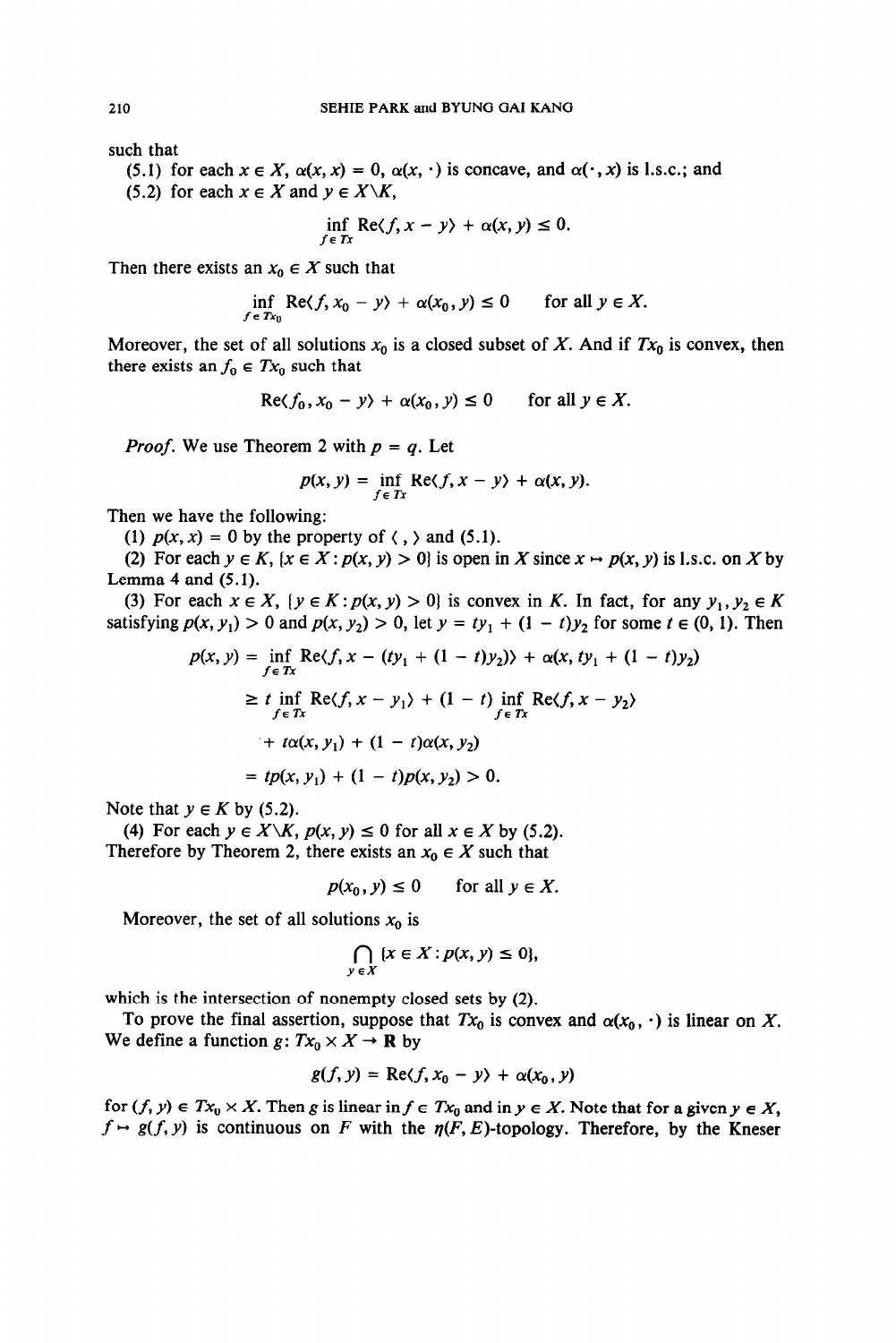minimax theorem  $[18]$  or  $[19,$  Theorem 4.2], we have

$$
\inf_{f \in Tx_0} \sup_{y \in X} g(f, y) = \sup_{y \in X} \min_{f \in Tx_0} g(f, y).
$$

Since the right-hand side is  $\leq 0$  by the first conclusion, we have

$$
\inf_{f \in Tx_0} \sup_{y \in X} g(f, y) \leq 0.
$$

Since  $f \mapsto \sup_{y \in X} g(f, y)$  is 1.s.c. and  $Tx_0$  is compact, there exists an  $f_0 \in Tx_0$  such that  $\sup_{y \in X} g(f_0, y) \leq 0$ . This shows the final conclusion.

In the case *E* is locally convex,  $F = E^*$ , and  $\alpha = 0$ , Theorem 5 reduces to a recent variational inequality due to Kim and Tan [2, Theorem 11, which extends Browder [20, Theorem 61. Note that in some cases, we can choose a topology on *F* different from  $\eta(F, E)$  and the assumption on the boundedness of X can be removed from Theorem 2. For example, if we choose the topology  $\sigma(F, E)$  (see [21]) or in the case of a normed vector space *E* and  $F = E^*$  (see [2, Theorem 3]), we need not assume the boundedness of *X*.

For a subset X of a t.v.s. E, the *inward* set  $I_X(x)$  of X at  $x \in E$  is defined by

$$
I_X(x) = \{x + r(y - x) : r > 0, y \in X\},\
$$

and  $\bar{I}_X(x)$  denotes its closure.

For a locally convex t.v.s.  $E, F = E^*$ , and  $\alpha = 0$ , we have the following.

COROLLARY 6. Let X be a bounded convex subset of a locally convex t.v.s.  $E$ ,  $K$  a nonempty compact subset of X, and  $T: X \to E^*$  a continuous map, where  $E^*$  has the  $\eta(E^*, E)$ topology. Suppose that for each  $x \in X$  and  $y \in X \backslash K$ , we have

$$
\text{Re}\langle Tx, x-y\rangle \leq 0.
$$

Then there exists an  $x_0 \in X$  such that

$$
\operatorname{Re}\langle Tx_0, x_0 - y \rangle \le 0 \quad \text{for all } y \in I_X(x_0).
$$

Moreover, the set of all solutions  $x_0$  is a closed subset of X.

*Proof.* In view of Theorem 5, it suffices to show that the inequality of the first part of the conclusion holds for all  $y \in I_X(x_0) \setminus X$  since  $y \mapsto \langle Tx_0, x_0 - y \rangle$  is continuous. For such y, there exist  $z \in X$  and  $r > 1$  such that  $y = x_0 + r(z - x_0)$ . Since  $r > 1$  and

$$
\frac{1}{r}y+\left(1-\frac{1}{r}\right)x_0=z\in X,
$$

**we** have

$$
0 \ge \operatorname{Re} \langle Tx_0, x_0 - z \rangle = \operatorname{Re} \left\langle Tx_0, \frac{1}{r}(x_0 - y) \right\rangle = \frac{1}{r} \operatorname{Re} \langle Tx_0, x_0 - y \rangle,
$$

hence Re $\langle Tx_0, x_0 - y \rangle \leq 0$ . This completes our proof.  $\blacksquare$ 

Note that Corollary 6 strengthens [2, Corollary 21.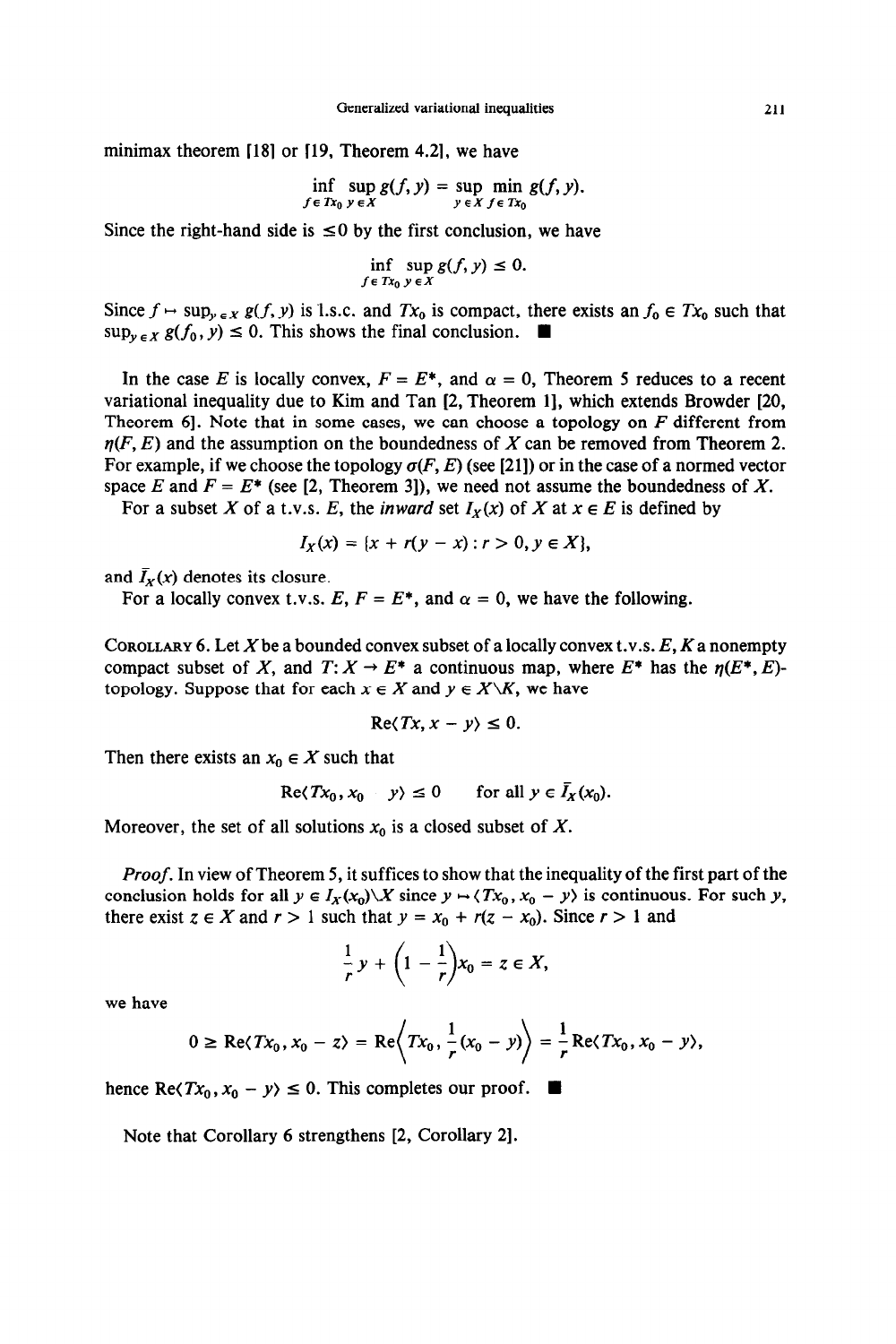#### 3. FIXED POINT THEOREMS

In [2], from their own version of Corollary 6, Kim and Tan obtained fixed point theorems for Kakutani maps in a locally convex t.v.s. In this section, we obtain a far-reaching generalization of their theorems.

For any  $f \in E^*$  and  $U, V \subset E$ , we define

$$
d_f(U, V) = \inf\{|\text{Re}\langle f, u - v\rangle| : u \in U, v \in V\}.
$$

**THEOREM 7.** Let X be a convex subset of a locally convex t.v.s. *E, K* a nonempty compact subset of X, and  $R: X \to E$  be a map with closed convex values. Suppose that for each  $f \in E^*$ ,

(7.1)  $\{x \in X : \inf_{z \in Rx} \text{Re}\langle f, x - z \rangle > 0\}$  is open in X;

(7.2) for each  $x \in X$ ,  $d_f(Rx, \overline{I}_X(x)) = 0$ ; and

(7.3) for each  $x \in X$  and  $y \in X\backslash K$ ,

$$
\inf_{z \in Rx} \text{Re}\langle f, x - z \rangle > 0 \text{ implies } \text{Re}\langle f, x - y \rangle \le 0.
$$

Then *R* has a fixed point.

Proof. Suppose that *R* has no fixed point. Then by the standard separation theorem on t.v.s., for each  $x \in X$ , there exists an  $f = f_x \in E^*$  such that

$$
x \in U_f = \Big\{ x \in X \colon \inf_{z \in Rx} \text{Re} \langle f, x - z \rangle > 0 \Big\}.
$$

Note that  $D = \text{co } K$  is  $\sigma$ -compact and hence paracompact, as in Theorem 1. By (7.1),  $\{U_f: f \in E^*\}$  is an open cover of D. Let  $\{V_f: f \in E^*\}$  be a locally finite open refinement of the cover  $\{U_f: f \in E^*\}$  of D such that  $x \in V_f \subset U_f$  where  $f = f_x$  for each  $x \in D$ , and  $\{\beta_f : f \in E^*\}\)$  be the continuous partition of unity subordinated to  $\{V_f : f \in E^*\}\)$ . Now define a function  $T: D \rightarrow E^*$  by

$$
Tx = \sum_{f \in E^*} \beta_f(x) f \quad \text{for } x \in D.
$$

For any  $x \in D$ , we have  $\beta_f(x) > 0$  for some  $f \in E^*$ . Then  $x \in V_f \subset U_f$  so that  $\inf_{z \in Rx}$  Re $\langle f, x - z \rangle > 0$ . Therefore,

$$
\inf_{z \in Rx} \text{Re}\langle Tx, x - z \rangle = \inf_{z \in Rx} \sum_{f \in E^*} \beta_f(x) \text{Re}\langle f, x - z \rangle
$$
  
 
$$
\geq \sum_{f \in E^*} \beta_f(x) \inf_{z \in Rx} \text{Re}\langle f, x - z \rangle > 0. \tag{1}
$$

We now apply Corollary 6. Note that *D* is bounded, It is standard that  $T: D \rightarrow E^*$  is continuous, where  $E^*$  is equipped with the  $\eta(E^*, E)$ -topology. Moreover, for each  $x \in D$ and  $y \in X \backslash K$ , we have

$$
\operatorname{Re}\langle Tx, x - y \rangle \leq 0. \tag{2}
$$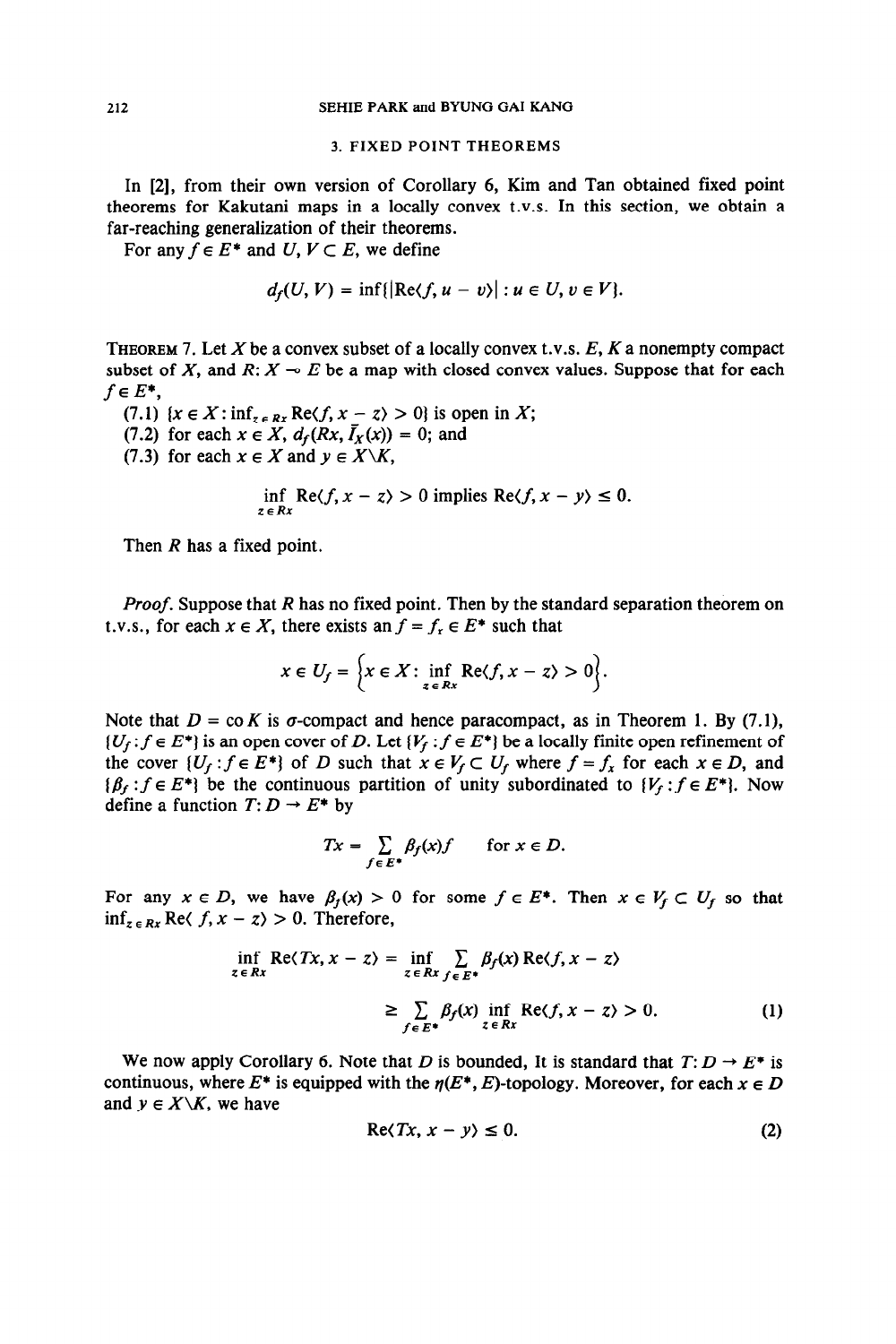Otherwise, suppose that

$$
\operatorname{Re}\langle Tx, x - y \rangle = \sum_{f \in E^*} \beta_f(x) \operatorname{Re}\langle f, x - y \rangle > 0 \tag{3}
$$

for some  $x \in D$  and  $y \in X \backslash K$ . If  $\beta_f(x) > 0$ , then  $\inf_{z \in R_X} \text{Re}\langle f, x - z \rangle > 0$ . Hence, by (7.3), we have Re $\langle f, x - y \rangle \leq 0$ , which contradicts (3).

Therefore, by Corollary 6, there exists an  $\hat{x} \in D$  such that

$$
\operatorname{Re}\langle T\hat{x}, \hat{x} - y \rangle \le 0 \qquad \text{for all } y \in D. \tag{4}
$$

In view of (2), this inequality also holds for  $y \in X \setminus D \subset X \setminus K$ , hence for all  $y \in \overline{I}_X(\tilde{x})$  as in the proof of Corollary 6.

Let  $\delta = \inf_{z \in R(\hat{x})} \text{Re}\langle T\hat{x}, \hat{x} - z \rangle > 0$  in (1). For any  $\varepsilon > 0$  with  $\delta > \varepsilon$ , by (7.2), there exist a  $\hat{z} \in R\hat{x}$  and a  $y_{\varepsilon} \in \overline{I}_X(\hat{x})$  such that

$$
|\text{Re}\langle T\hat{x},\hat{z}-y_{\varepsilon}\rangle|\leq\varepsilon.
$$

Then

$$
Re\langle T\hat{x}, \hat{x} - y_{\varepsilon}\rangle = Re\langle T\hat{x}, \hat{x} - \hat{z}\rangle + Re\langle T\hat{x}, \hat{z} - y_{\varepsilon}\rangle
$$

$$
\geq \delta - \varepsilon > 0,
$$

which contradicts (4). This completes our proof.  $\blacksquare$ 

Recall that a map  $R: X \to E$  satisfying (7.1) for each  $f \in E^*$  is said to be *generalized upper hemicontinuous.* This class of maps properly contains upper hemicontinuous (u.h.c.) maps. The fixed point theory on generalized u.h.c. maps was extensively studied in [22-251.

Note that Kim and Tan [2, Theorem 21 obtained Theorem 7 under the assumption that X is paracompact and bounded under other restrictions. For a normed vector space *E,*  Theorem 7 reduces to [2, Theorem 41, where *R* was assumed to be u.h.c.

Moreover, condition (7.2) is equivalent to

 $(7.2)'$  for each  $x \in BdX$ ,  $d_f(Rx, \bar{I}_X(x)) = 0$ ,

since  $I_X(x) = E$  for  $x \in \text{Int } X$ .

If  $X = K$  in Theorem 7, we have another result as follows.

**THEOREM 8.** Let X be a nonempty compact convex subset of a t.v.s.  $E$  on which  $E^*$ separates points, and  $R: X \to E$  be a map with compact convex values. Suppose that, for each  $f \in E^*$ ,

(8.1)  $\{x \in X : \inf_{z \in Rx} \text{Re}(f, x - z) > 0\}$  is open in X; and

(8.2) for each  $x \in X$ ,  $d_f(Rx, \bar{I}_X(x)) = 0$ .

Then *R* has a fixed point.

*Proof.* Follow the proof of Theorem 7 and use Theorem 5 with  $X = K$ ,  $\alpha = 0$  and  $F = E^*$ , instead of Corollary 6.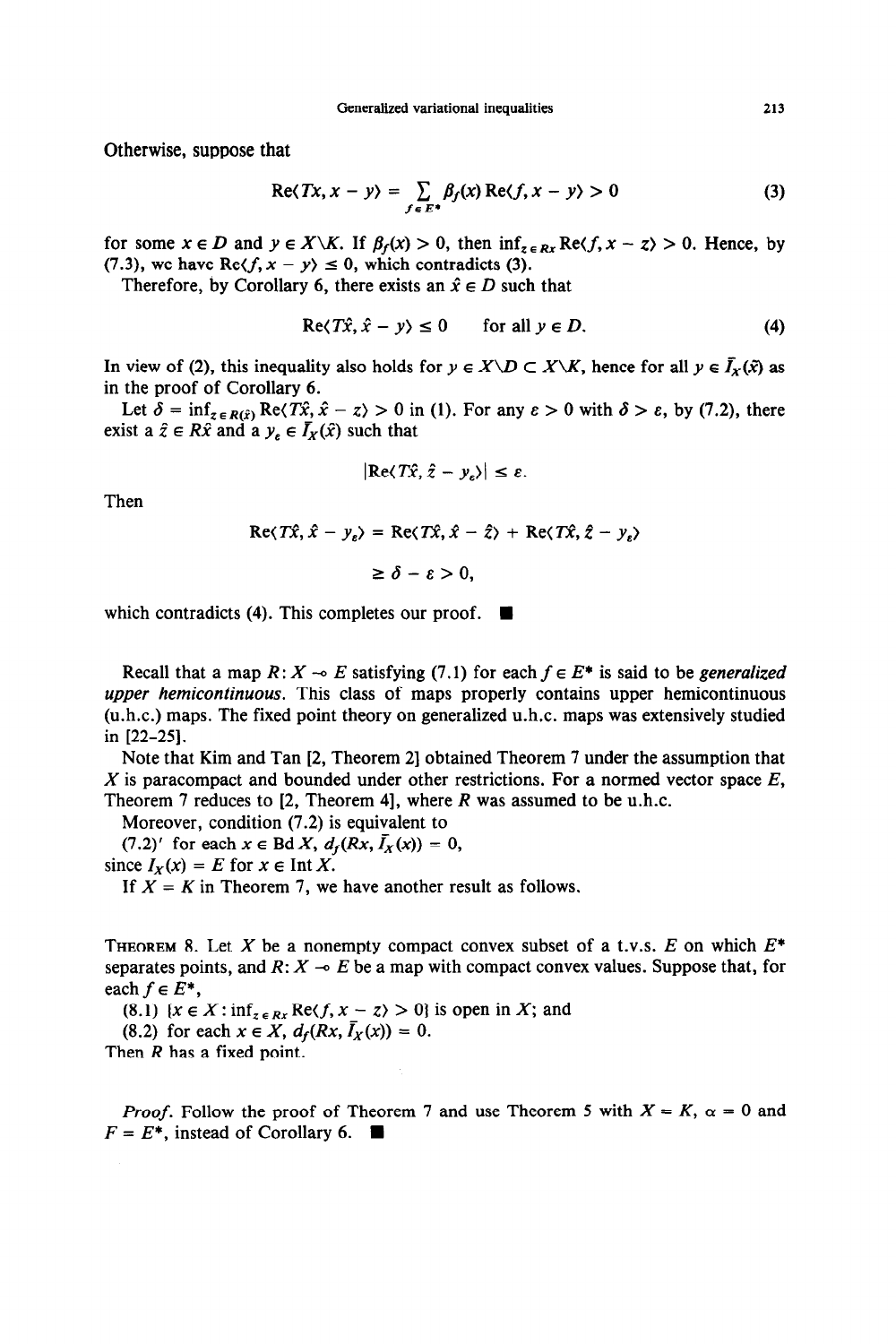Note that Theorem 8 was due to Park  $[22-24]$ . Theorem 7 with  $X = K$  and Theorem 8 generalize the historically well-known fixed point theorems due to Kakutani, Bohnenblust and Karlin, Fan, Glicksberg, Browder, and Halpern for U.S.C. maps, to Fan, Reich, Granas and Liu for upper demicontinuous (u.d.c.) maps, to Cornet, Lasry and Robert for u.h.c. maps, and to Glebov, Cellina, Simons, and Park for generalized u.h.c. maps. Those results extend the corresponding single-valued versions due to many authors including Brouwer, Schauder, and Tychonoff. For details, see [22,24].

# 4. GENERALIZED VARIATIONAL INEQUALITIES

Recently, Ding [3] studied a class of generalized nonlinear variational inequality problems (GNVIP) as follows:

To find  $\hat{y} \in X$  and  $\hat{w} \in T\hat{y}$  such that

$$
\text{Re}\langle \hat{w}, x - g\hat{y} \rangle + b(\hat{y}, x) - b(\hat{y}, \hat{y}) \ge 0 \quad \text{for all } x \in X,
$$

where X is a nonempty convex subset of a t.v.s. *E*,  $T: X \to E^*$ ,  $g: X \to E$  and  $b: X \times X \to \mathbb{R}$ are maps.

Actually, Ding [3] extended all of the results in [2] by considering a continuous map  $g: X \to E$  with bounded range. If we choose  $g = 1_x$  and  $b = 0$ , all of Ding's results reduce to the corresponding ones in [2].

In this section, we indicate that the key results of Ding [3] can be extended and improved adopting our method.

LEMMA 4'. Under the hypothesis of Lemma 4, further assume that  $g: X \rightarrow E$  is a continuous map with bounded range. Then for each  $y \in E$ , the function

$$
X \mapsto \inf_{f \in Tx} \text{Re}\langle f, gx - y \rangle
$$

is l.s.c. on  $X$ .

Lemma 4' reduces to Lemma 4 if  $g = 1<sub>X</sub>$  and to Ding [3, Lemma 1.2] if  $F = E^*$ . The following is a solution of the GNVIP.

THEROREM 5'. Under the hypothesis of Theorem 5, further assume that  $g: X \to E$  is a continuous map with bounded range and the following instead of (5.2):

(5'.2) for each  $x \in X$  and  $y \in X \backslash K$ ,

$$
\inf_{f \in Tx} \text{Re}\langle f, gx - y \rangle + \alpha(x, y) \le 0.
$$

Furthermore, assume that

(5'.4) for each  $x \in X$ , there exists an  $f \in Tx$  such that  $\text{Re}\langle f, gx \rangle \leq \text{Re}\langle f, x \rangle$ . Then there exists an  $x_0 \in X$  such that

$$
\inf_{f \in Tx_0} \text{Re}\langle f, gx_0 - y \rangle + \alpha(x_0, y) \le 0 \quad \text{for all } y \in X.
$$

Moreover, the set of all solutions  $x_0$  is a closed subset of X. And if  $Tx_0$  is convex, then there exists an  $f_0 \in Tx_0$  such that

$$
\operatorname{Re}\langle f_0, gx_0 - y \rangle + \alpha(x_0, y) \le 0 \quad \text{for all } y \in X.
$$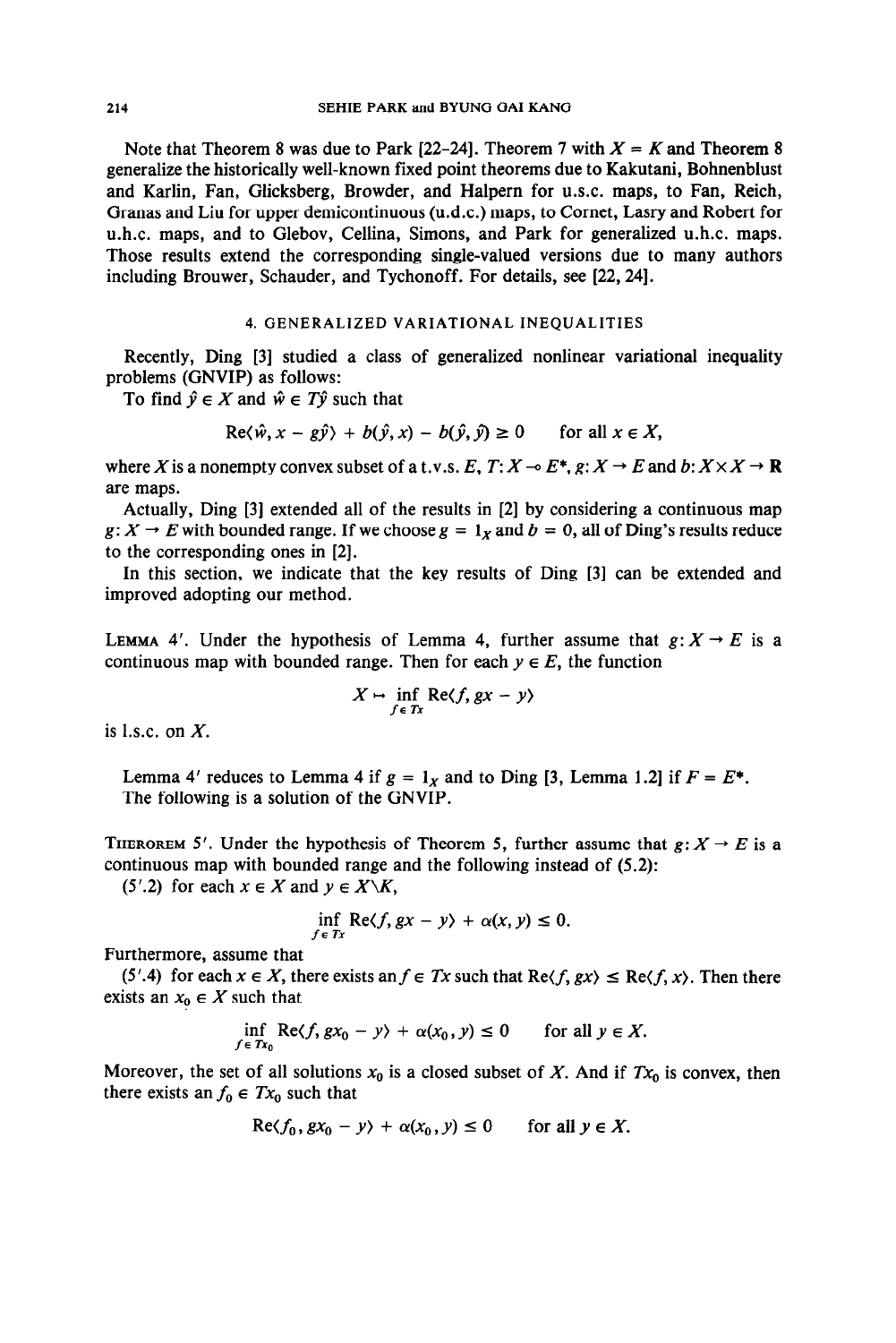Theorem 5' reduces to Theorem 5 if  $g = 1<sub>x</sub>$  and extends Ding [3, Theorem 2.1] even if *E* is locally convex and  $F = E^*$ . In fact, he considered the case

$$
\alpha(x, y) = b(x, x) - b(x, y)
$$

where  $b: X \times X \to \mathbf{R}$  is a continuous function such that  $b(x, \cdot)$  is a convex function.

COROLLARY 6'. Let X, E, K and T be the same as in Corollary 6, and  $g: X \rightarrow E$  a continuous map with bounded range. Suppose that

(6'.1) for each  $x \in X$ , we have  $\text{Re}\langle Tx, gx \rangle \leq \text{Re}\langle Tx, x \rangle$ ; and

(6'.2) for each  $x \in X$  and  $y \in X \backslash K$ , we have Re(Tx,  $gx - y$ )  $\leq 0$ . Then there exists an  $x_0 \in X$  such that

$$
\operatorname{Re}\langle Tx_0, gx_0 - y \rangle \le 0 \qquad \text{for all } y \in I_X(gx_0).
$$

Moreover, the set of all solutions  $x_0$  is a closed subset of X.

If  $g = 1_X$ , then Corollary 6' reduces to Corollary 6. The following is a coincidence theorem.

**THEOREM 7'.** Let X, E, K and R be the same as in Theorem 7, and  $g: X \rightarrow E$  a continuous map with bounded range. Suppose that for each  $f \in E^*$ ,

 $(7'.1)$   $\{x \in X : \inf_{z \in Rx} \text{Re}\langle f, gx - z \rangle < 0\}$  is open in X;

(7'.2) for each  $x \in X$ ,  $d_f(Rx, \bar{I}_X(gx)) = 0$ ;

(7'.3) for each  $x \in X$  and  $y \in X\backslash K$ ,

inf Re $\langle f, gx - z \rangle > 0$  implies Re $\langle f, gx - y \rangle \le 0$ ; *ZERX* 

(7'.4) for each x E *K,* 

$$
\inf_{z \in Rx} \text{Re}\langle f, gx - z \rangle > 0 \quad \text{implies} \quad \text{Re}\langle f, gz - x \rangle \le 0.
$$

Then there exists an  $\tilde{x} \in X$  such that  $g\hat{x} \in R\hat{x}$ .

Note that if *R* is u.h.c., then (7'.1) holds. Theorem 7' reduces to Theorem 7 if  $g = 1_x$ and extends Ding  $[3,$  Theorem 3.2], where X is assumed to be paracompact and bounded under some restricted form of (7'.2).

Other results in [3] are consequences of Theorems 5' and 7'.

#### **REFERENCES**

- 1. Idzik, A., Almost fixed point theorems. *Proc. Amer. Math. Soc.*, 1988, 104, 779-784.
- **2. Kim, W. K. and Tan, K.-K., A variational inequality in non-compact sets and its applications.** *Bull. Austral. Math. Sot., 1992, 42, 139-148.*
- 3. Ding, X.-P., A class of generalized variational inequalities and its applications. J. of Sichuan Norm. Univ. *(Nat. Sci), 1994, 17, 10-16.*
- 4. Hadžić, O., *Fixed Point Theory in Topological Vector Spaces*. University of Novi Sad, Novi Sad, 1984.
- **5. Weber, H., Compact convex sets in non-locally convex linear spaces, Schauder-Tychonoff fixed point theorem.** *Topology, Measures, and Fractals (Warnemiide, 1991), Math. Res.,* **Vol. 66. Academic-Verlag, Berlin, 1992, pp. 37-40.**